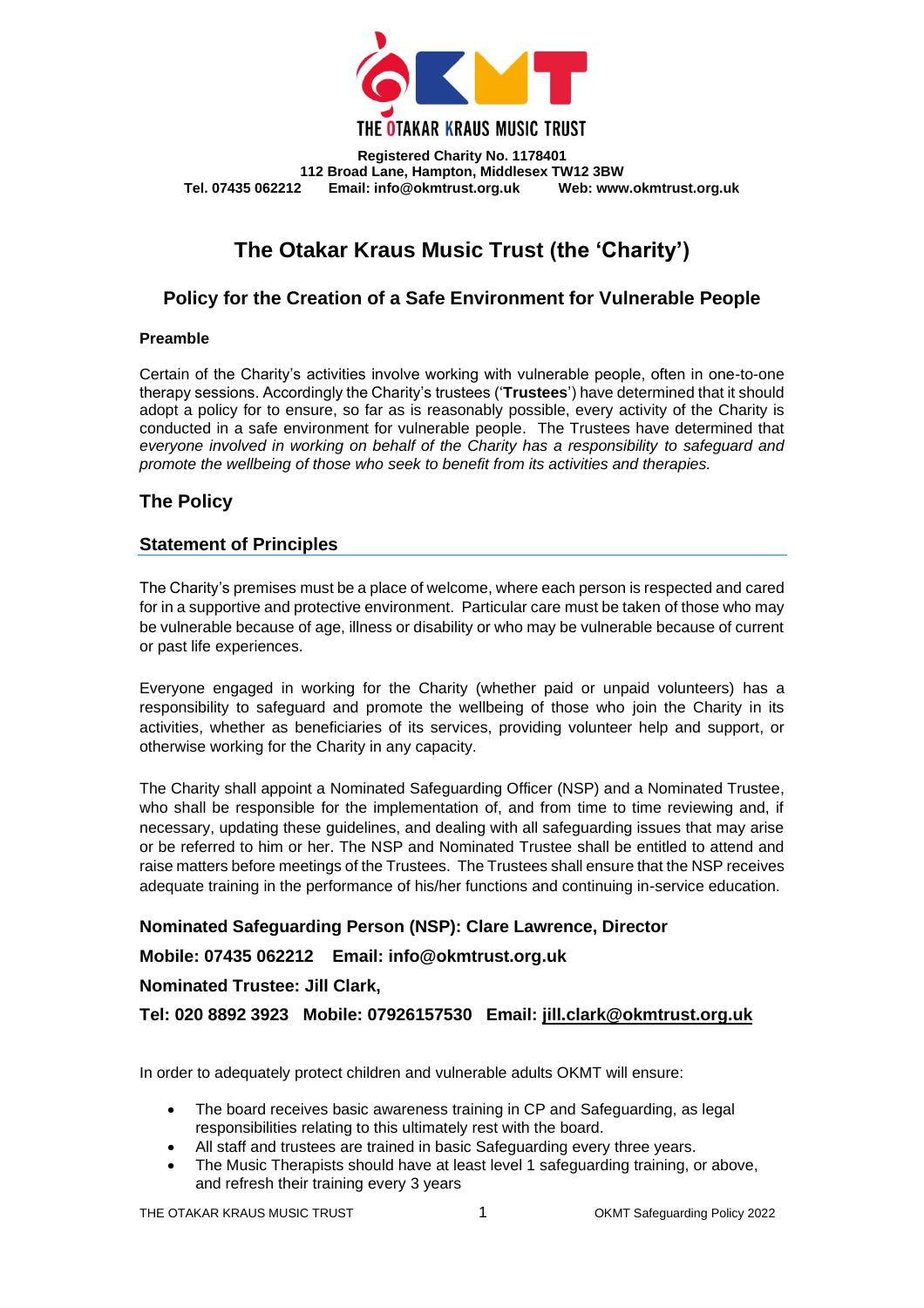- The NSP and Nominated Trustee have level 3 safeguarding training which should be renewed every 2 years.
- All staff have read and understood OKMT policies and procedures and are familiar with their responsibility within it.
- OKMT policies and procedures are available to view for parents and carers. The contact details for the NSP and nominated trustee are clearly visible in the Studio and other venues.
- OKMT complaints procedure is accessible to all visitors.
- All allegations and suspicions of abuse will be taken seriously and responded to swiftly and appropriately.
- A risk assessment is completed for all venues used by OKMT and available to those delivering the sessions so that they incorporate it in their health and safety responsibility for their users.
- The child protection policy is reviewed on an annual basis by the NSP and recommendations and amendments approved by the board.

Therapist, Staff and Volunteer Recruitment are required to have the following:

- A DBS Disclosure will be obtained for all therapists, staff, trustees and volunteers.
- Employment history checks will be made.
- All therapists, staff, trustees and volunteers on joining OKMT will receive an induction and training in Trust policy and procedures and how to address the possibility of abuse appropriate to the roles and responsibilities as defined in OKMT's safeguarding policy.
- Those working with any user who may be known to be at risk of abuse or neglect will receive role specific training and regular supervision.

### **Responding to a Safeguarding Concern**

Concerns about adults and children may arise in different situations:

### **REPORT**

- Staff will report concerns to the Nominated Safeguarding Person or their deputy.
- OKMT will ensure every member of staff is aware of who the NSP/Nominated Trustee is and how to contact them.

### **RECORD**

- The responsible member of staff will always make a record of what happened immediately.
- OKMT will record information as soon as possible (see Appendix for recording log form)

### **REFER**

- The NSP will refer all cases where there is a concern about significant harm or risk of harm to the Richmond Single Point of Access (SPA)
- Report allegations made against members of staff to the Local Area Designated Officer (LADO): 020 8891 7370 or 07774 332 675
- or email: [LADO@achievingforchildren.org.uk](mailto:LADO@achievingforchildren.org.uk)
- The online LADO referral form is [Allegations against staff and volunteers \(ASV\) referral](https://docs.google.com/forms/d/e/1FAIpQLSdYVca4qbvFJS71sD2PzYr8mhyot9GrOdzsHUUYOmJeM7uCKA/viewform)  [form \(google.com\)](https://docs.google.com/forms/d/e/1FAIpQLSdYVca4qbvFJS71sD2PzYr8mhyot9GrOdzsHUUYOmJeM7uCKA/viewform)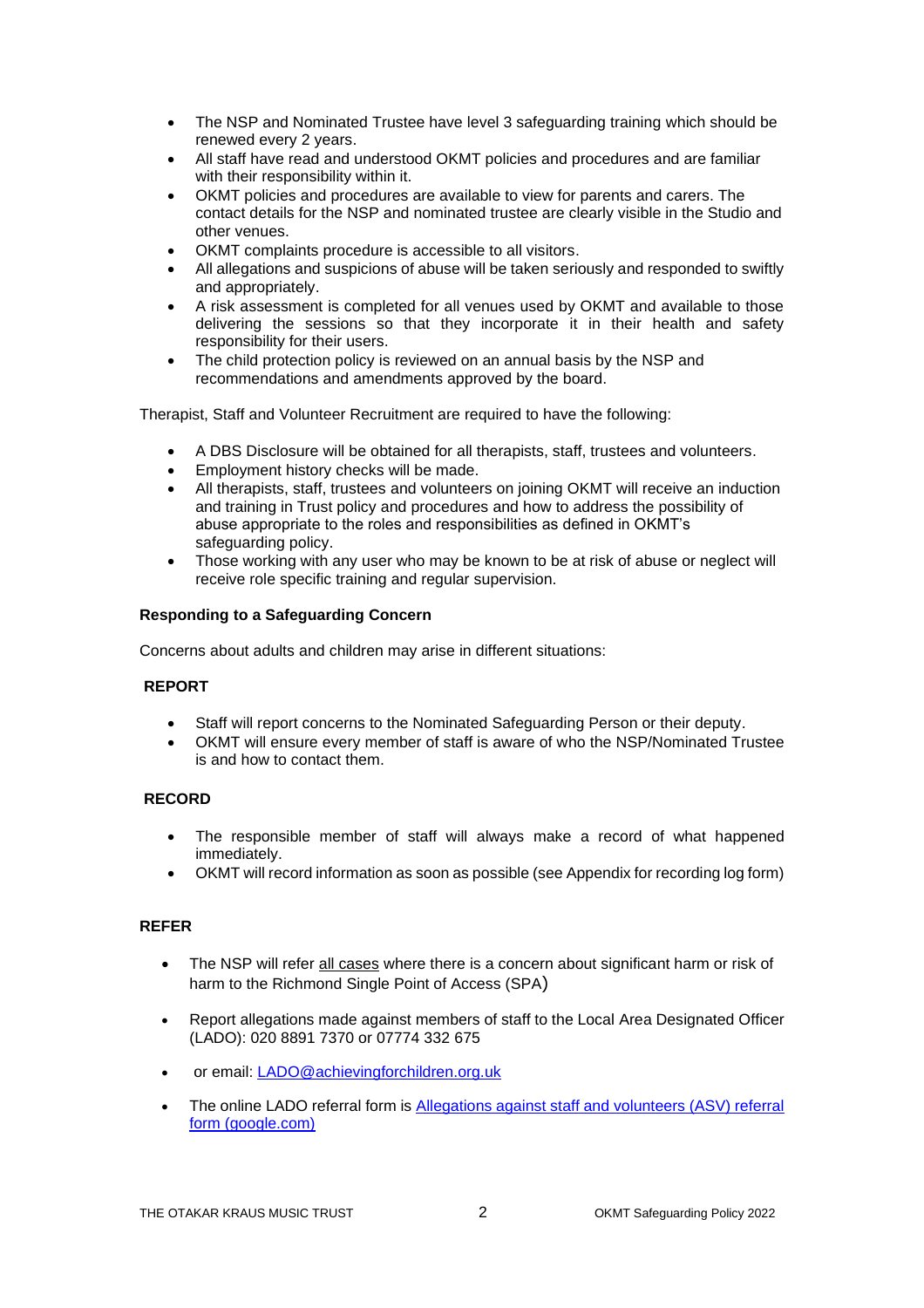### **For Children**

**Richmond** Single Point of Access (SPA) Tel: **020 8547 5008 (8am to 5.15pm Monday to Thursday, and 8am to 5pm on Friday)** Out of hours Tel: **020 8770 5000** Email: [spa@richmond.gov.uk](mailto:spa@richmond.gov.uk)

[Make a referral to the Single Point of Access -](https://www.richmond.gov.uk/services/children_and_family_care/single_point_of_access/single_point_of_access_for_professionals/make_a_referral_to_spa) London Borough of Richmond upon Thames.

**Hounslow**: Contact Children's Services on **020 8583 6600 option 2** Out of hours (after 5pm weekdays or weekends) call **020 8583 2222** and ask to speak to the duty social

### **For Vulnerable Adults**

Richmond adult social services access team: Tel **020 8891 7971** Email: [adultsocialservices@richmond.gov.uk](mailto:adultsocialservices@richmond.gov.uk)

Report adult abuse - [London Borough of Richmond upon Thames](https://www.richmond.gov.uk/services/adult_social_care/safeguarding_adults/report_adult_abuse)

**Hounslow**: Telephone: **020 8583 3100** - Monday to Friday from 9am to 5pm. Out of hours telephone: **020 8583 2222**.

[Safeguarding Adults in Hounslow](https://www.hounslow.gov.uk/info/20130/safeguarding_adults_at_risk)

### **\*ALWAYS PHONE 999 IF THE CHILD or VULNERABLE ADULT IS IN IMMEDIATE DANGER \***

### **The Purpose of the Safe Environment Procedures**

The procedures outline essential requirements and also provide practical guidance on how to organise these activities well, with regard to the dignity, safety, and wellbeing of all concerned so that avoidable risks are anticipated and minimised and that relationships with the Charity and its representatives are positive and healthy.

The procedures are not exhaustive. Leaders of activities and therapists will recognise that additional safeguards need to be considered for a particular group or activity. In this event leaders should seek advice from the NSP, who will relate this to the Trustees.

#### **Safer Recruitment**

### **Recruitment and Selection**

These Safeguarding Policies and Procedures apply to all office holders, therapists and volunteers working with children, young people and adults at risk in the activities of the Charity, and include recruitment and selection policies and procedures, including the Disclosure and Barring Service ('**DBS**') Disclosures Policy and Procedures Document.

#### **Practical steps when appointing Office Holders and Volunteers**

It is not easy to identify those who are likely to abuse children, young people or adults at risk. Any procedure that helps to clarify details of a person's background and experience can help with identification and can raise awareness levels in the Charity generally. The same should be applied regardless of the level of responsibility or the duration of appointment of a role involving contact with children, young people and adults at risk. Careful checks should be made on all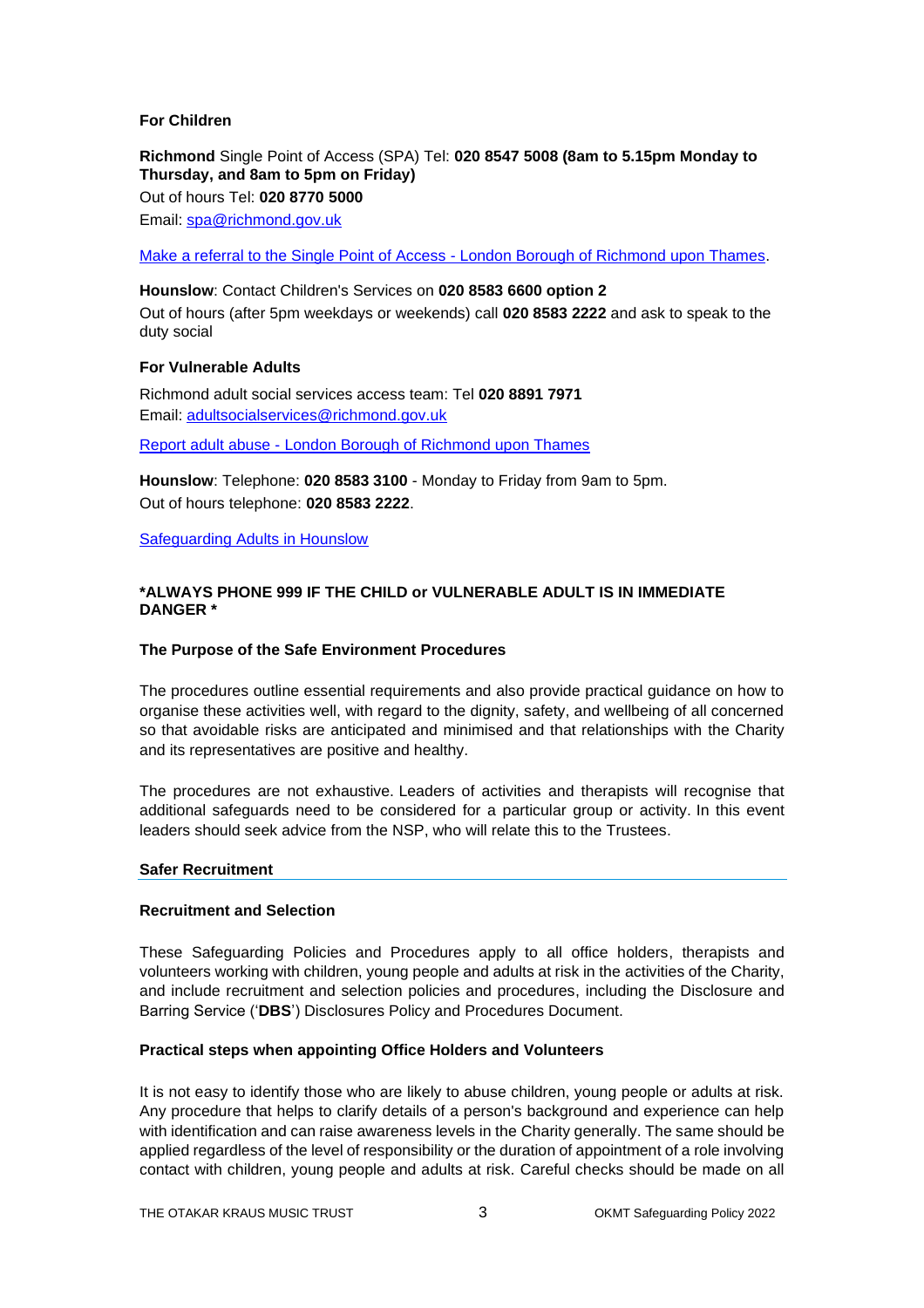persons being recruited or otherwise engaged in the Charity's activities, including verifying identity and taking up independent references – even in relation to applicants who are well known to the Charity for many years. This approach ensures fairness and consistency and avoids potential breaches of the *Disclosure and Barring Service Code of Practice*.

All persons working with children, young people and adults at risk will be selected in accordance with the *Disclosure and Barring Service's Policies and Procedures.*

Appointments will be made on the basis of a person's experience and ability to perform the role rather than on the urgency of the need or the availability of the applicant.

It is essential to treat all documentation relating to these application processes in strictest confidence.

#### **Responsibilities for Volunteers and Employees**

The Charity will ensure that those working with young and vulnerable people in its activities will be made aware of their duty to become familiar with these Safeguarding Policies and Procedures, and in particular:

- a. The duty to promote safe practice, minimise all risks of abuse and maximise the response to reports of concern;
- b. Include clear and detailed content that reflects the specific nature of the role or the specific aspect of the role that justifies the requirement for a DBS Disclosure (where appropriate at basis or enhanced levels – see the DBS website).

Relevant employees/volunteers should sign a document to indicate that they agree to adhere to these policies and procedures. This should be retained by the activity/event organiser. Any contact that an individual has with a child/young person in a particular role must be within the confines of that role and responsibility. Where possible, no person under the age of 18 should attend any Charity activity without being accompanied by a parent or other adult nominated in writing by a parent. In particular, no one-to-one activities should take place in 'closed rooms' – if a door cannot be left open for reasons of confidentiality or a chaperone cannot or should not, for therapeutic reasons be present, it must at least have a large glass panel so that there is visibility at all times and another adult and experienced member of staff should be present and in view at all times.

#### **Good Relationships**

#### **Principle**

Children and adults should always be treated with respect and consideration. Those working with the young and the vulnerable should portray at all times a positive role model by maintaining an attitude of respect, loyalty, courtesy, tact and maturity.

### **Physical Contact - Respectful Touching**

Appropriate affection between adults, and between adults and children is important for development, in the case of children, as well as being a positive part of the Charity's therapies.

Touching is an essential part of life and necessary for:

Basic care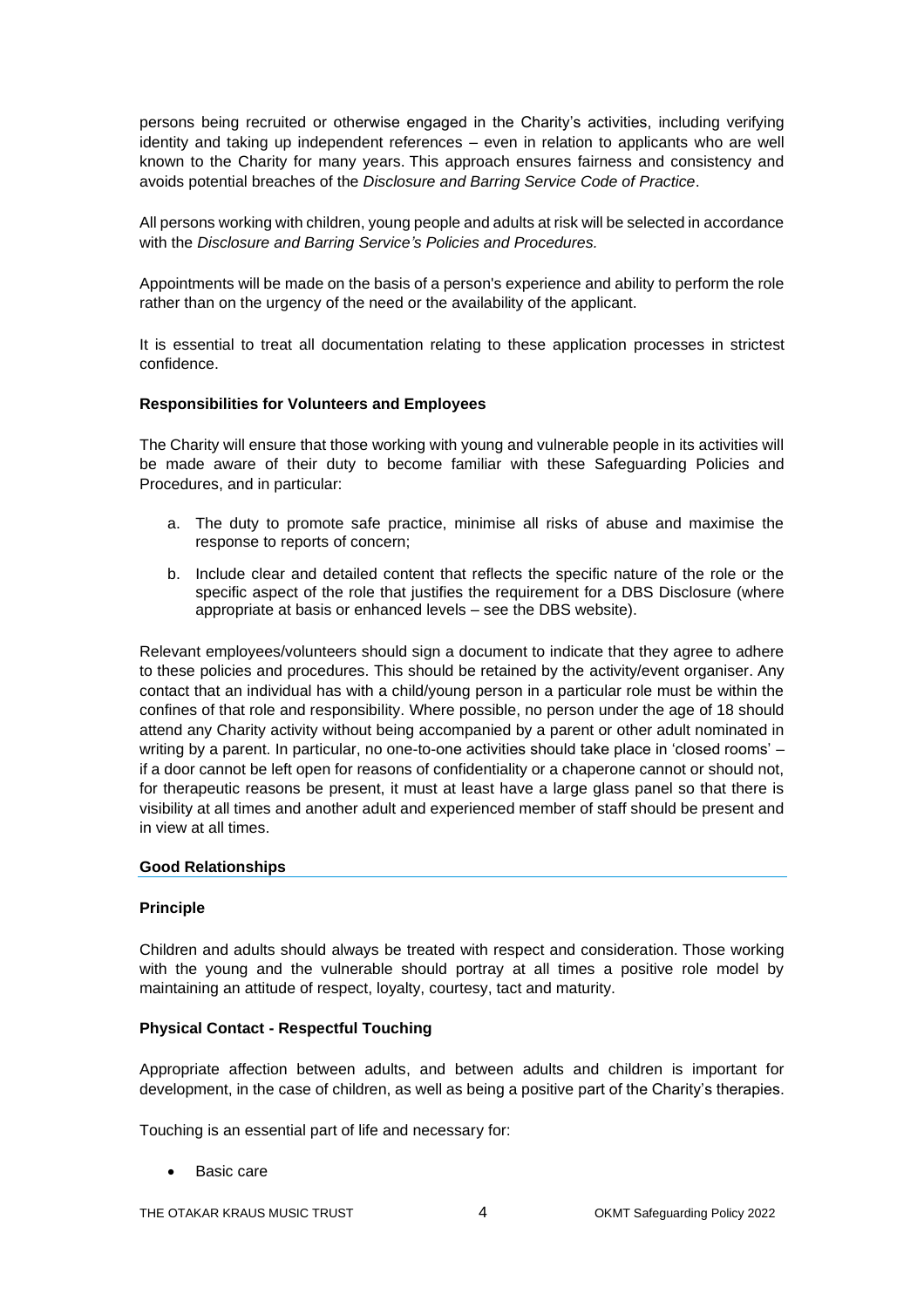- Showing love and reassurance
- Praise and communication

It should be safe, appropriate and not overdone. It should be remembered that touch can be perceived as a sign of warmth and friendliness or as a sign of dominance.

Touch should always be related to the recipient in terms of:

- Their needs at the time
- Limited duration
- Appropriateness given age, stage of development, gender, disability and culture

All people have the right to decide how much or how little physical contact they have with others. Except in exceptional circumstances, such as when they are in need of immediate medical attention, their wishes should always be ascertained and respected.

Good practice guidance:

- It may be appropriate to hold and comfort a distressed child but be aware how this contact may be interpreted by the child;
- Everything should be in public. A hug or a touch in a group or openly, visible to others is very different from that done behind closed doors or in an unobservable place;
- Physical contact is an essential element of some therapies (sports, music, dance etc.). All those involved in such therapies should practice safe touch, asking permission, explaining and defining the reason for the physical contact.
- When ground rules for activities or events are being discussed, event leaders or those supervising activities should introduce the idea of safe touch;
- Providing care for those with additional needs or disabilities may require levels of physical contact. In some circumstances consultation with the individual, their parents, carers etc. is essential to fully understand the requirements and abilities of the person being cared for;
- Children and adults with additional needs, may require higher levels of personal support in such areas as washing, dressing, toileting, feeding and mobility. A parent/carer will always be on the premises and therapists will never provide personal care.

As far as possible support the person in their own care. Always avoid doing things for them if they are able to do it alone or for themselves. If they are able to help, this should be encouraged. Where the person is dependent upon your help, try and offer choices;

- In a group, team members, as part of good practice, should monitor one another in relation to physical contact. They should be able to help each other by pointing out anything that could be misunderstood or uncomfortable for a child, young person or adult at risk;
- If an adult engages in inappropriate touch with a child, young person or adult at risk, this must be challenged. If there are any concerns about an adult's contact then this must be reported to the Safeguarding Representative for advice.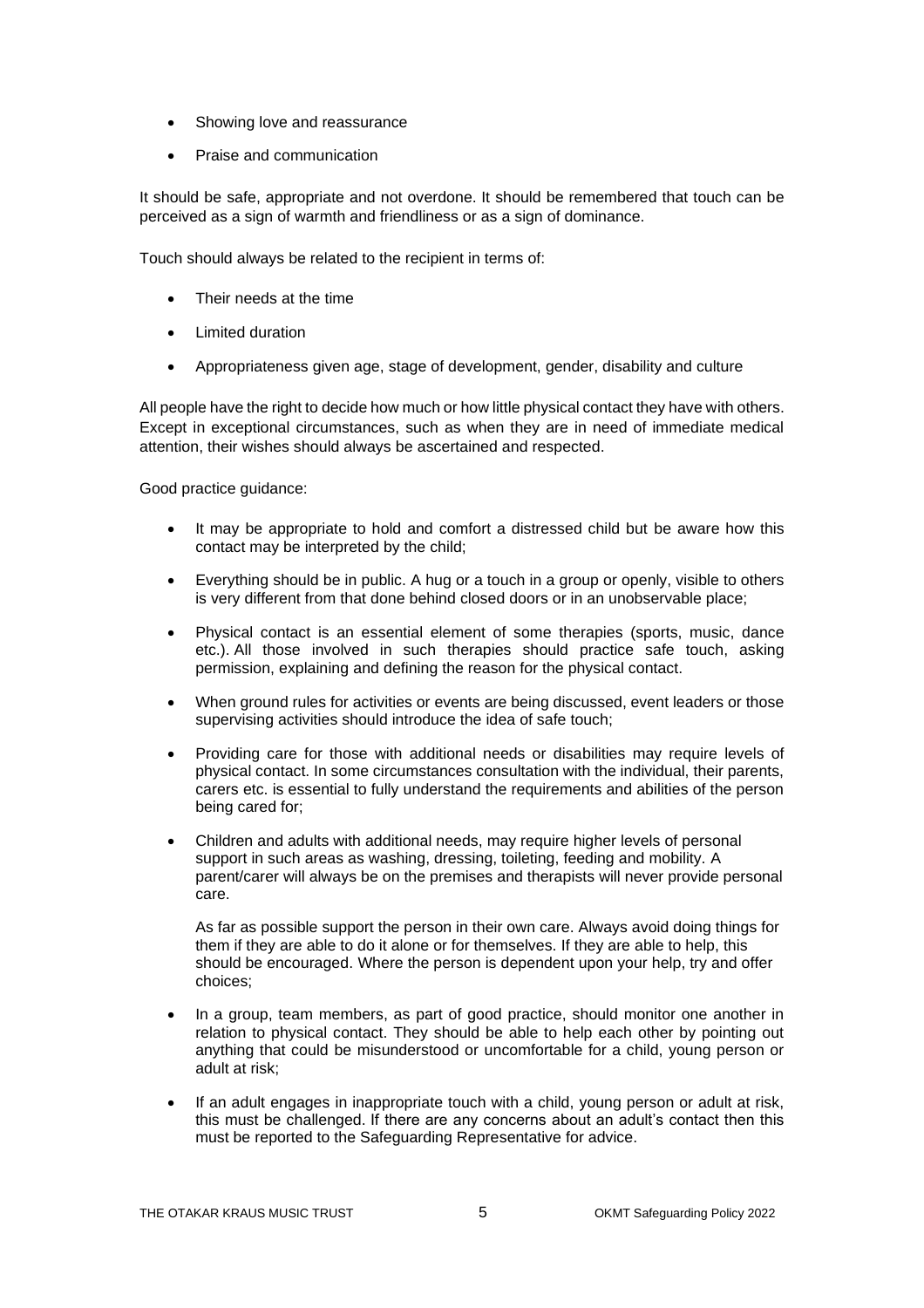**NB: Any activity that is, or may be thought to be, sexually inappropriate must be avoided at all times. Care should also be taken to only touch on "safe" parts of the body.**

### **Anti-Bullying**

We are committed to providing a caring, friendly and safe environment for all children and young people with whom we deal so they can develop in a relaxed and secure atmosphere. Bullying of any kind is unacceptable in our activities. If bullying does occur, all children and young people should be able to tell and be confident that incidents will be dealt with promptly and effectively. This means that anyone who knows that bullying is happening is expected to tell the group leaders.

### **What is Bullying?**

Bullying is the use of aggression with the intention of hurting another person. Bullying results in pain and distress to the victim.

### **Why is it Important to Respond to Bullying?**

Bullying hurts. No one deserves to be a victim of bullying. Everybody has the right to be treated with respect. Children and young people need to learn different ways of behaving.

We have a responsibility to respond promptly and effectively to issues of bullying.

### **Signs and Symptoms**

A child may indicate by signs or behaviour that he or she is being bullied. Adults should be aware of these possible signs and that they should consider the possibility that the child may be bullied. Further information can be obtained from Kidscape.

#### **Procedures**

- 1. Report bullying to staff, event or activity leaders or organisers as appropriate;
- 2. In cases of serious or persistent bullying, the incidents will be recorded by staff, event or activity leaders or organisers;
- 3. If it is thought that an offence has been committed, contact the police;
- 4. The bullying behaviour or threats of bullying must be investigated and all bullying stopped quickly;

#### **Dos & Don'ts**

### **You must:**

- Treat all children, young people and adults at risk equally and with respect;
- Engage and interact appropriately with children, young people and adults at risk;
- Respect a child, young person's or adult's at risk right to personal privacy;
- Challenge unacceptable behaviour and provide an example of good conduct you wish others to follow - an environment which allows bullying, inappropriate shouting or any form of discrimination is unacceptable;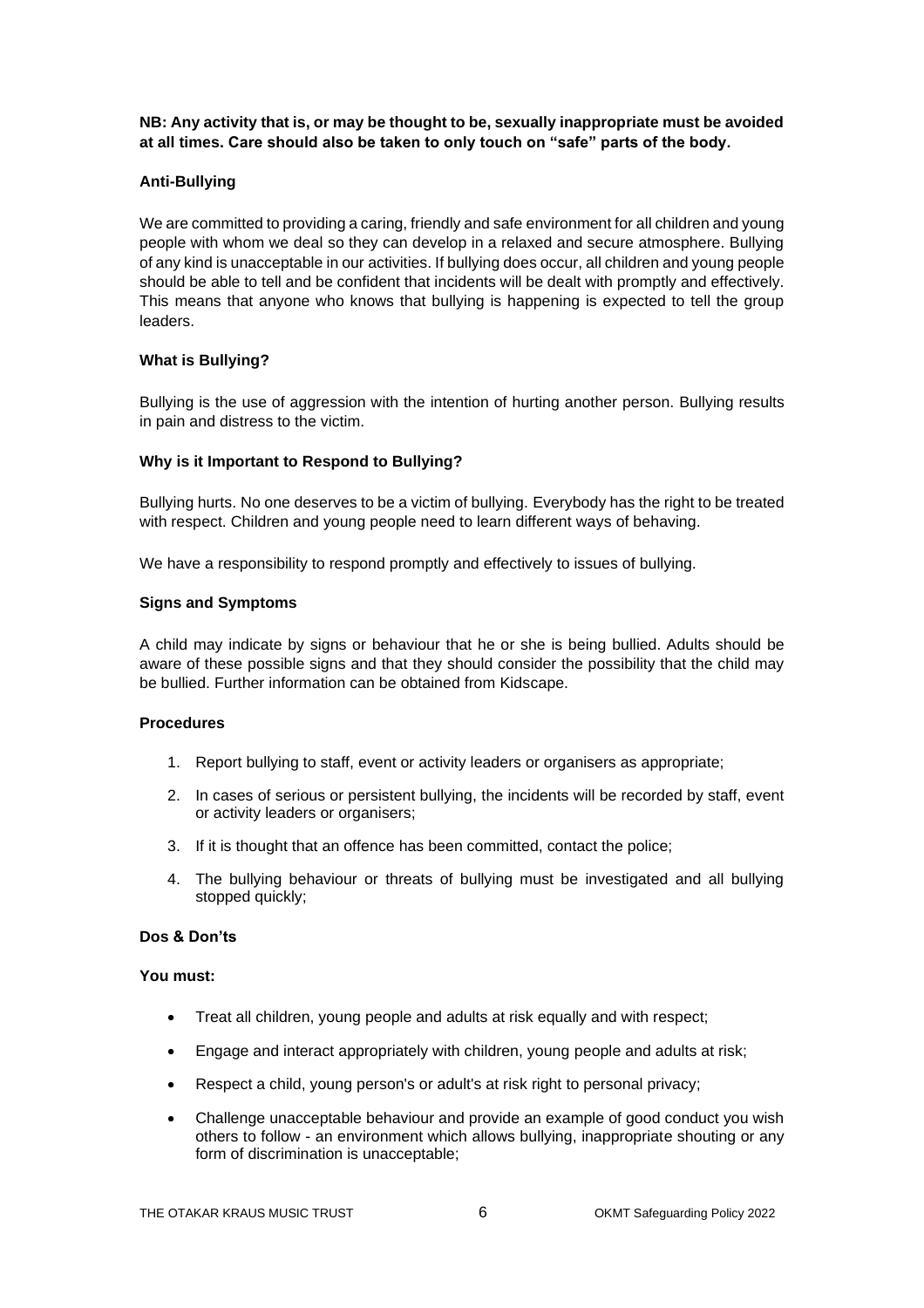- Recognise that particular care is required in moments when you are discussing sensitive issues with children, young people and adults at risk e.g. maintain appropriate boundaries;
- Avoid situations that compromise your relationship with children, young people and adults at risk, and are unacceptable within a relationship of trust. This rule should apply to all such behaviours including those which would not constitute an illegal act.

### **You must not:**

- Discuss topics or use vocabulary with children, young people and adults at risk which could not be used comfortably in the presence of parents or another adult;
- Arrange an overnight trip with a child, young person or adult at risk without ensuring that another approved person will be present and parental consent has been given;
- Take a chance when common sense suggests another more prudent approach;
- Physically, emotionally or sexually abuse, maltreat or exploit any child, young person or adult at risk.

### **Safe Places**

#### **Brief Scope**

The Charity has a responsibility to ensure that its activities take place in as safe and secure an environment as is possible. All risks cannot be removed, and users should be expected to behave responsibly, according to age and ability.

Risk Assessments are an integral part of creating 'Safe Places.' A written risk assessment should be carried out on every environment that is to be used for any purpose. For guidance on carrying out a successful risk assessment please see the *[Health and Safety Regulation......a](http://www.hse.gov.uk/pubns/hsc13.pdf)  short guide* [\(Health and Safety Executive\).](http://www.hse.gov.uk/pubns/hsc13.pdf)

#### **Good Practice**

Creating a 'Safe Place' is always unique to a particular environment; however the following procedures are examples of good practice.

- Any meeting with children, young people or adults at risk should take place in an area which is either visually accessible or is frequented by other people. At least two authorised adults should be present.
- Activities should only take place in premises which are suitable for those activities;
- Firefighting equipment should be in plain sight, readily accessible and clearly labelled;
- Areas must be kept tidy.
- A first aid kit fully stocked for use in public places must be available, and its whereabouts must be clearly labelled;
- Emergency exits should be clearly marked.

#### **Supervision and Ratios**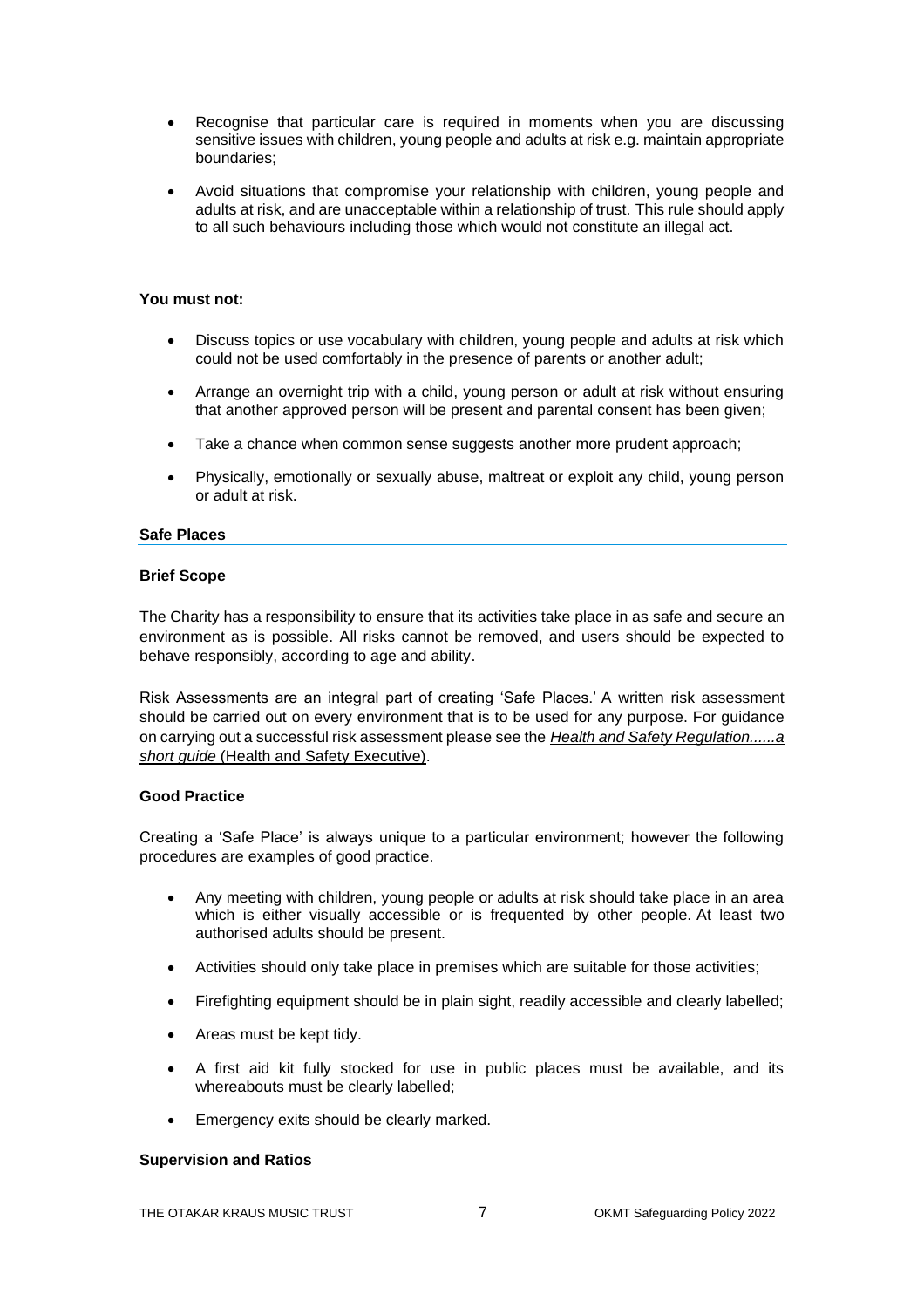It is important to have an appropriate ratio of adult volunteers to children, young people and adults at risk. The factors to consider are:

- 1. Age and gender of group members;
- 2. Children with special needs;
- 3. First aid cover;
- 4. Nature of the activity;

There must always be a minimum of two adults attending every group for all activities or events.

A general guide for minimum supervision ratios provided by the D of Ed is:

- 1. One adult leader for every 3 children under 5;
- 2. One adult leader for every 6 children under 8;
- 3. One adult leader for every 10-15 children aged 8-11;
- 4. One adult leader for every 15-20 children aged over 11.

Supervision ratios for adults at risk should be based on the assessment of need. For example if an adult at risk is infirm or wheelchair bound, the ratio should be a minimum of one to one.

When children, young people or adults at risk are identified within the risk assessment as having additional needs that are likely to require additional supervision, specialist care or support, this must be discussed with the person's parent or carer. Where appropriate the views of the young person or adults at risk should also be sought.

Following the discussions the group leader will give consideration to increasing the levels of supervision so as to meet the assessed needs.

During the activity and depending on the overall size of the group participating, it should be considered as good practice for the main group to split into smaller sections so as to facilitate better group supervision. These sub groups should always remain in close proximity to each other, so as to permit adult leaders being able to support each other while safeguarding the interests of all.

Young people under eighteen are welcome and encouraged to assist with outings or activities; their involvement must be monitored so that they do not have the responsibility of a group leader or are used to meet the supervision criteria above.

#### **Registration**

A register of those present at each activity/event should be taken and kept. This may not always be practical and should be proportionate. The register for each event should include:

- a. Date of the activity/event;
- b. Details of the activity/event;
- c. Adults Present;
- d. The Nominated Safeguarding Person present;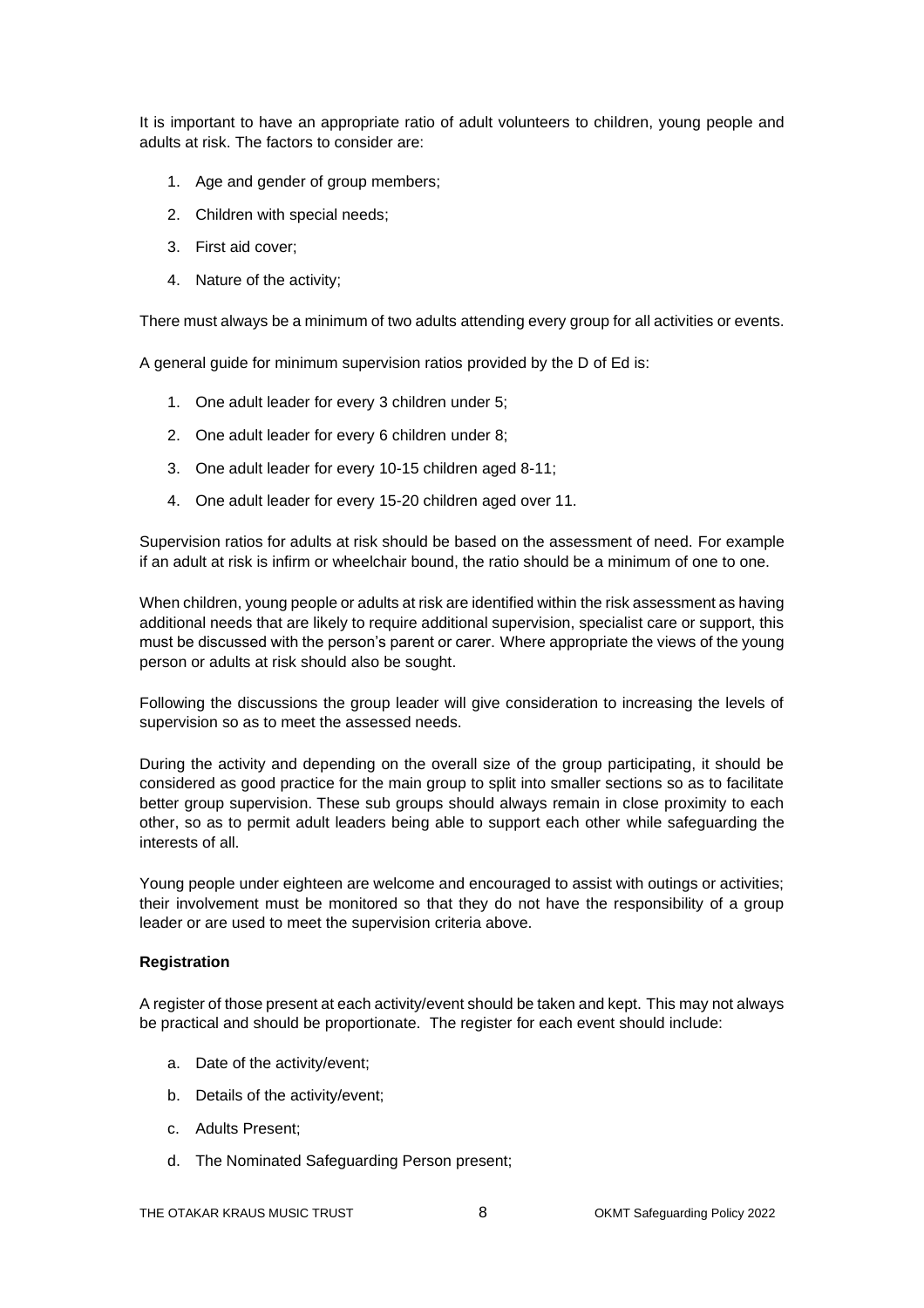e. Children/Young People Present.

### **Health and Safety**

The named person responsible for the activity/event must ensure that:

- 1. The premises are appropriate for the event;
- 2. A written risk assessment is undertaken;
- 3. Fire evacuation procedures are explained at the start of the event. Appropriate signage should be in place. Consider having a walk through the escape route with those present;
- 4. For residential outings ensure that all children, young people and adults at risk are briefed on arrival as to what to do in the event of a fire including assembly point;
- 5. Ensure all children, young people and adults at risk are aware of who to contact in an emergency;
- 6. Leaders should have access to a full list of all those attending the activity/event in case a roll call is required;
- 7. There should be a designated leader who will oversee health and safety issues. This person must:
	- a. Be familiar with the requirements of health and safety;
	- b. Brief all leaders prior to the activity/event;
	- c. Ensure leaders complete regular head counts;
	- d. In the event of an accident or incident, ensure that an incident report form is completed within 24 hours by the relevant person(s).

### **During the Event**

The person responsible for the activity/event should monitor risks throughout the event and take appropriate action if necessary.

The leader should:

- 1. Introduce themselves to the children, young people and adults at risk present.
- 2. Ensure that no unauthorised person can gain access to the activity/event.
- 3. Ensure that arrangements for "dropping off" and "collecting" children, young people and adults at risk are adhered to.
- 4. Allow no child, young person or adults at risk to leave with someone unknown to the leaders.

No activity should take place without an adult representative of the Charity being present as 'Nominated Safeguarding Person', who should be given and accept responsibility for the implementation of these guidelines, whose identity should be made known to all present and their representatives as the person with whom they should consult if any safeguarding concerns or issues arise – see further below.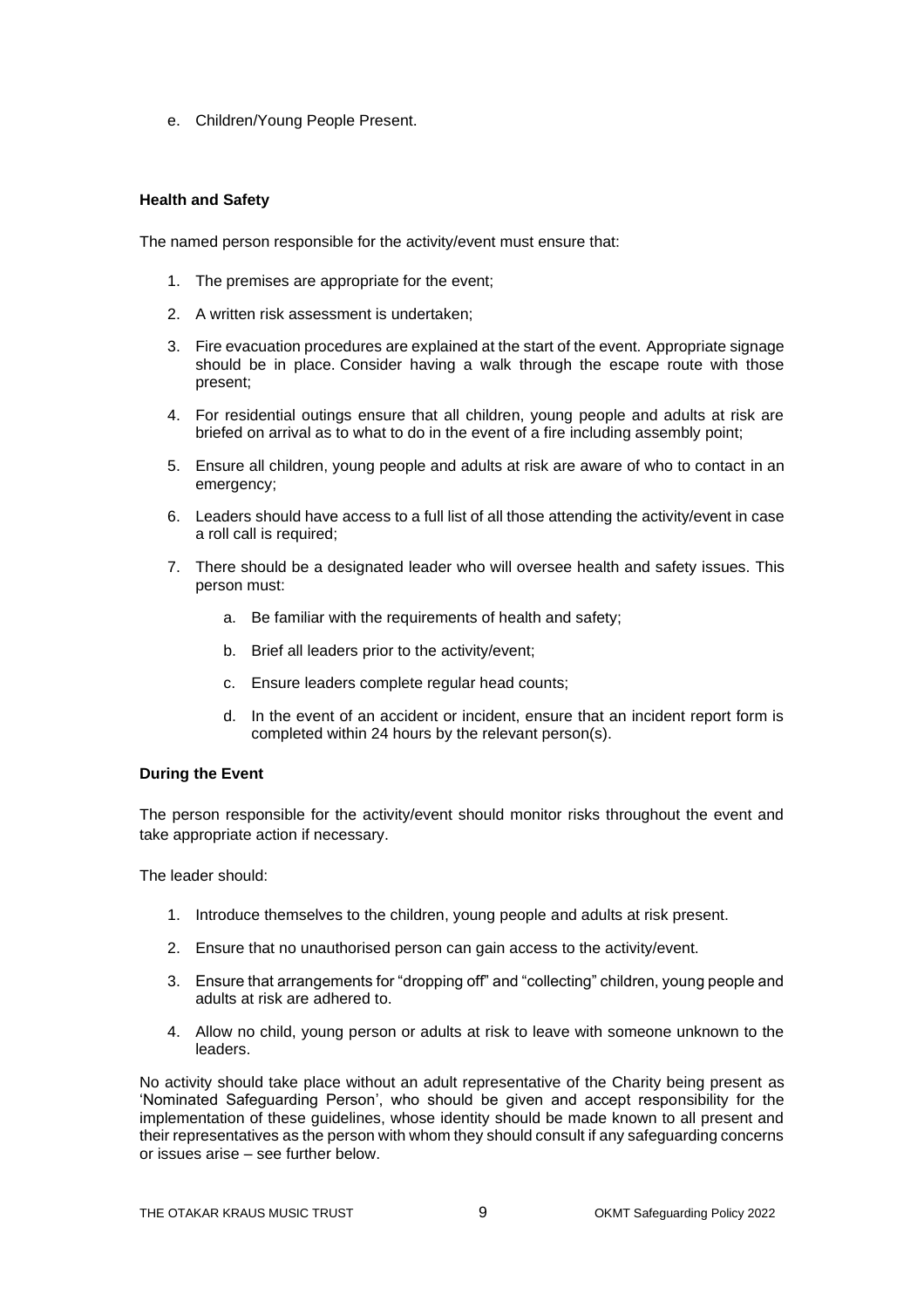### **Location**

Any meeting with children, young people and adults at risk must always be held in a public place with a minimum of two adults present.

A public place for the purposes of this policy is defined as an area which is either visually accessible (e.g. through a window) and not behind a closed door, or frequented by other people (e.g. staff room / kitchen, sports hall) – see above.

Unforeseen circumstances may arise whereby it is not always possible to maintain the presence of two adults. For this reason care needs to be taken in the planning stage when selecting an adequate number of leaders and the venue for activity.

If this does occur, the situation must be reported to another leader (where applicable the group leader) and be recorded to safeguard the interests of both the children and adults concerned.

Under no circumstances must a child, young person or an adult at risk be invited to a leader's home or invited to accompany them anywhere unless the reason for doing so has been agreed in advance with parents / carers and is in the presence of another supervisor at all times.

### **Access to an Independent Person for Children, Young People and Adults at Risk**

It is vitally important that groups working closely with children, young people and adults at risk develop and promote a culture where they are encouraged to talk about their concerns and experiences to leaders. Children, young people and adults at risk should be reassured that whatever is said will be listened to and taken seriously. If any accusation of abuse is made, the appropriate authorities (local social services departments and/or police) must be involved, but, in non-emergency cases, after consultation with the Charity's Nominated Safeguarding Person (from whom advice can be sought at any time).

All children young people and adults at risk should be encouraged to talk to parents, carers or leaders if there is anything worrying them.

Groups and organisations must have in place procedures for dealing with complaints from children, young people and adults at risk who are involved in church activities.

All adults working with children, young people and adults at risk should know the name of an individual or organisation with which they could refer a child, young person or adult at risk to discuss their concerns.

#### **Capacity and Consent**

This section is intended to outline some important principles and frameworks which will guide leaders of Charity activities.

### **1. Capacity & Consent - Children**

The definition of a child, for legal purposes is anyone who has yet to reach their 18th birthday. This is embodied within the Children Act 1989 and Children Act 2004.

There are some activities in which children participate e.g. Children's liturgy, where parents and carers are in the vicinity and exercise parental responsibility by virtue of that proximity.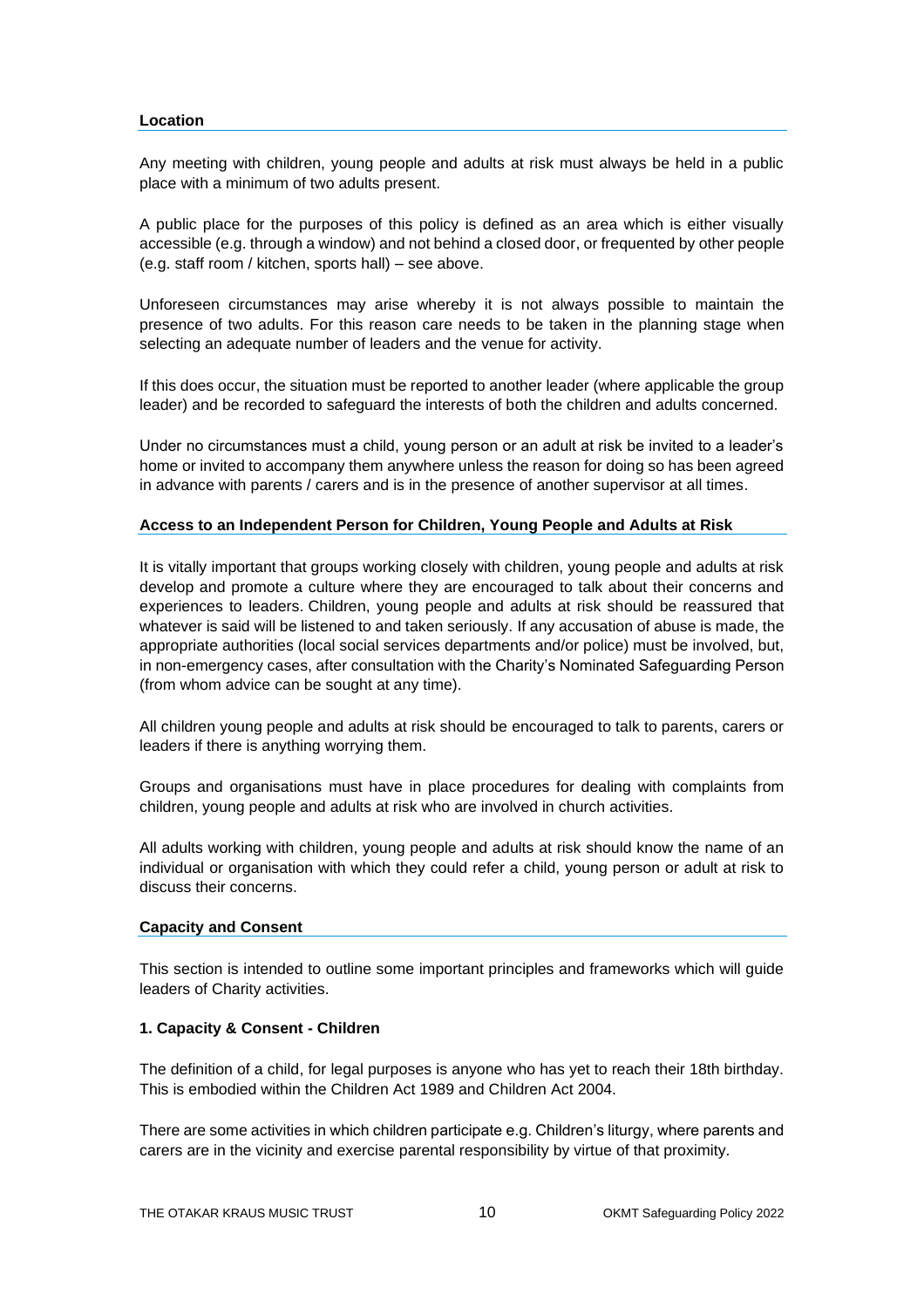In these situations no consent from parents is required for the child to participate and the extent and level of that participation is determined by the parent or carer and their child.

There may be activities however where a parent or carer may not be present. In these situations the person with parental responsibility for the child should complete and sign a parental consent letter to enable their child to take part.

### **2. Capacity & Consent - Young People**

Whilst legally anyone not having yet reached their 18th birthday is technically a child, young people develop levels of autonomy and capacity to make a wider range of decisions about their own actions as they progress through their teenage years.

Principles about consent and capacity remain (see Children). Event leaders and those supervising activities however should also recognise young people's rights and capacity to make their own decisions. E.g.:

- It would always be good practice to check that the young person themselves consented to take part in a planned event or activity, whether or not parents had completed a consent form;
- For more routine activities (e.g. attendance at a youth group) a signed parental consent form might be waived if the young person wishes to attend and verbal consent is given by a parent or carer;
- For some young people e.g. those with a significant learning disability the Mental Capacity Act may apply from 16-18 years.

Those responsible for supervising events and activities must be mindful of other aspects of a young person's ability and capacity to participate which might include, depending on the event or activity, any drug or substance issues, sexual behaviour, risk taking behaviour and so on.

The purpose of the considerations is to enable the young person to play as full and active a part as possible in any activity or event in a way that affords them the highest level of care, love, encouragement and respect.

#### **3. Capacity & Consent - Adults**

The legal framework relevant to adults is the Mental Capacity Act 2005/2007.

Applies to 16 year olds and above.

#### **The 5 key principles**

- Basic assumption that a person has capacity to make the decision;
- You must take all practicable steps to assist the person to make the decision before treating them as being unable to make a decision;
- Unwise decisions do not mean a person lacks capacity to make decisions;
- Any act or decision made under this Act for or on behalf of a person who lacks capacity must be done or made in their best interests;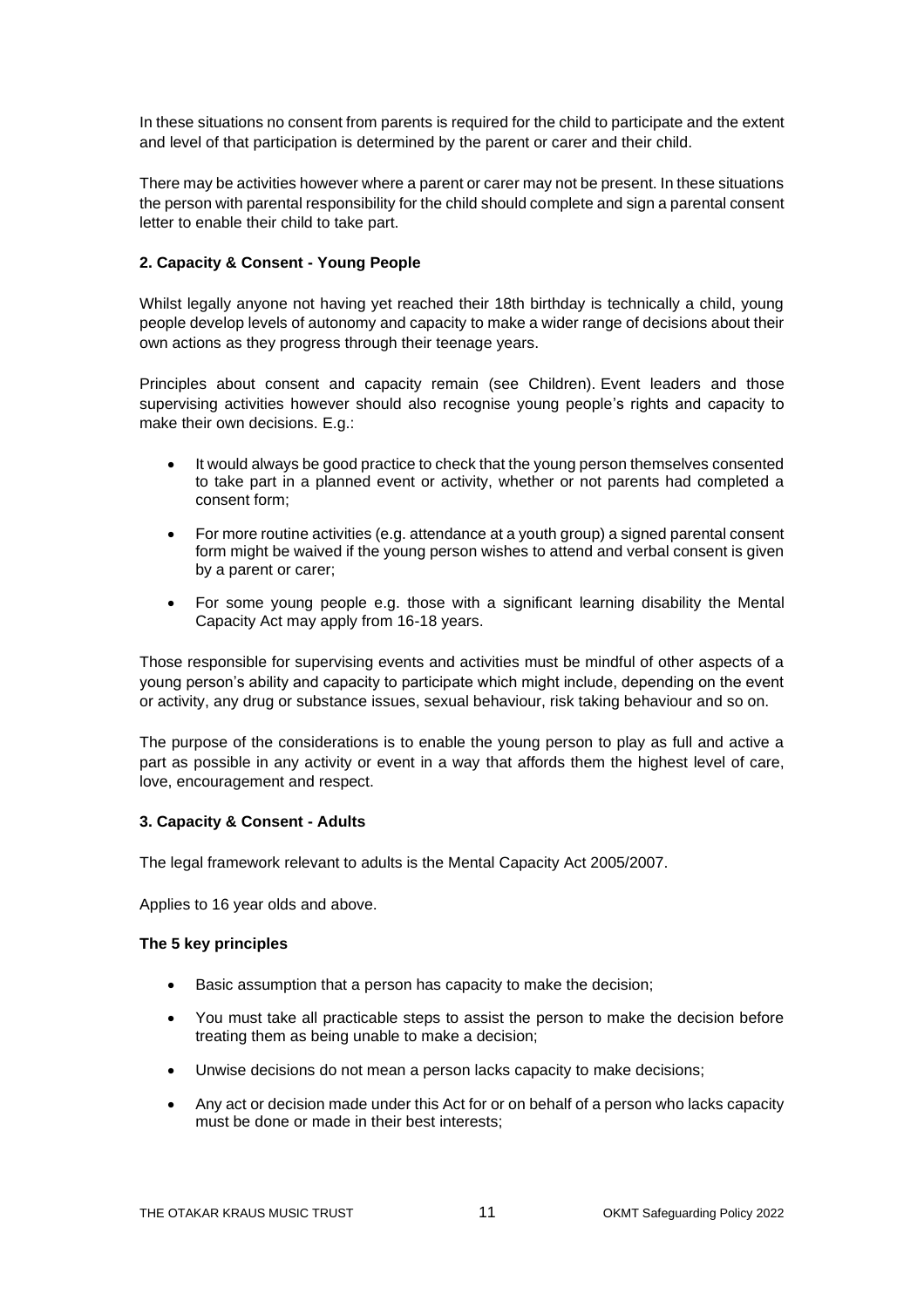• Before any action or decision is taken consideration has to be given to whether the purpose for which it is needed can be as effectively achieved in a way that is least restrictive of the person's rights and freedom of action.

### **Health Matters**

### **Mobility**

There will be occasions in many gatherings when some people present require assistance with mobility. These may be people attending the event or people organising the event.

It will be important to know who requires such assistance and to establish that they bring their own mobility aids with them: e.g. walking stick, crutches, or wheelchair.

The environment should be safe for all attendees and comply with accessibility regulations.

Anyone assisting with mobility should be aware of their own safety and understand the correct actions to take. For longer events, such as overnight stays those assisting with mobility should have received appropriate training for their role.

### **Managing Medication**

A large proportion of the population take regular medication and most of them do not require assistance in administering it to themselves. However, in the case of children, or adults with reduced capacity, a parent/carer will always be on the premises and will have responsibility for all medication.

### **IT/Communication Technology/Photography**

#### **Principle**

The internet, mobile phones, social networking and other interactive services have transformed the way in which we live. The new technologies offer tremendous opportunities to reach, communicate, and engage with those involved in the Charity's activities or may benefit from, or be interested in them.

### **Photography**

It is often common practice to take and display photographs of children and young people on noticeboards, websites and in Charity newsletters and newspapers.

We know that the overwhelming majority of images taken are entirely appropriate and are taken in good faith. There are also opportunities however to distort the original intention behind taking such photographs. It is important for this reason to consider potential risks such as:

• The inappropriate use, adaptation or copying of images for use on child abuse website on the internet;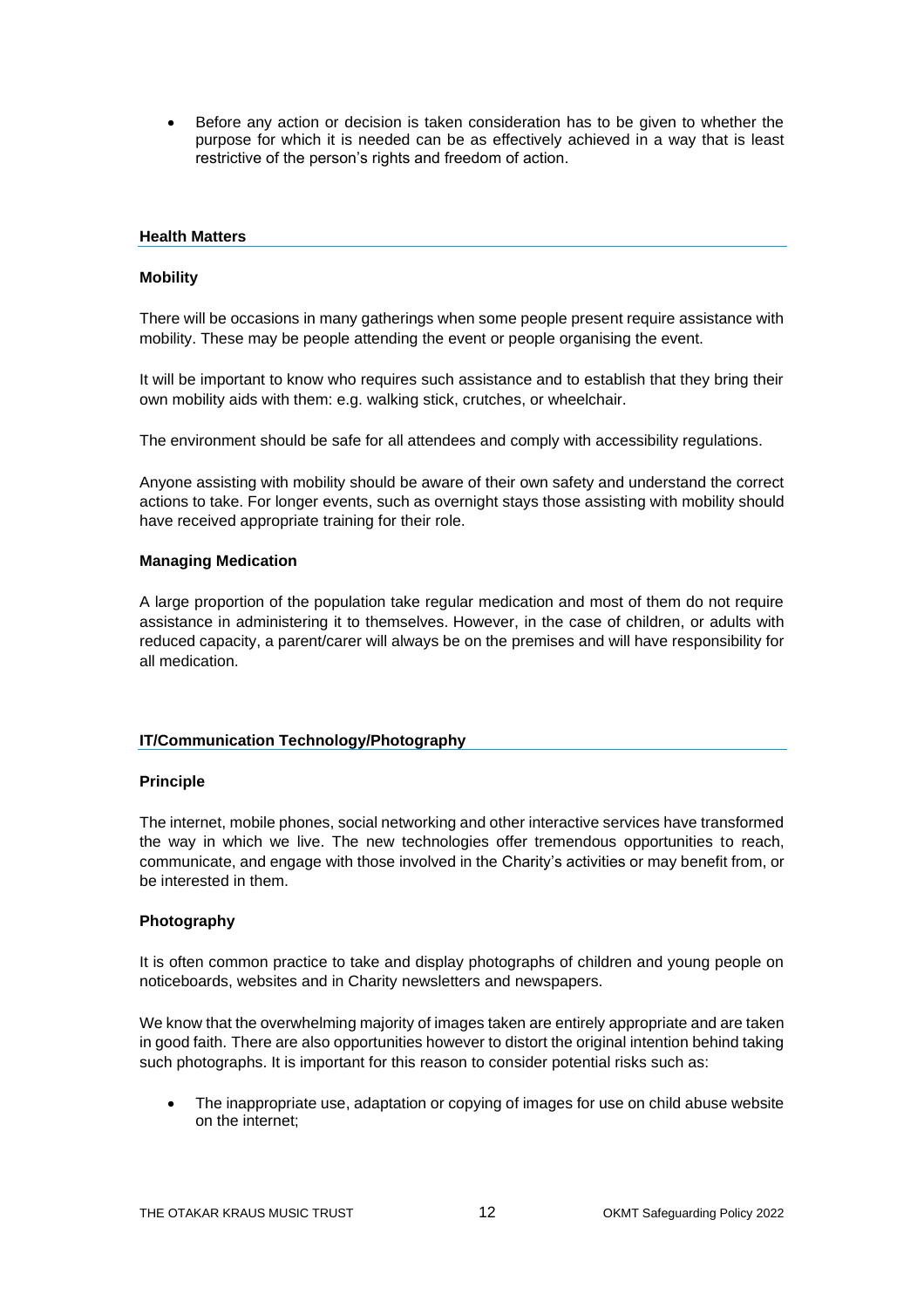• The identification of children when a photograph is accompanied by significant personal information that will assist a third party in identifying the child. This can lead, and has led, to children being 'groomed.'

In addition under the Data Protection Act 1998 photographs constitute 'personal data' and where it is possible to infer a person's religious beliefs, ethnicity or medical conditions from that photograph, constitute 'sensitive personal date.'

In view of that the following guidelines should be followed.

### **DO**

- Ensure you have parental consent to use photographic images of a child or young person if it is to be used in the public domain.
- Where possible focus on the activity rather than the individual.
- Ensure that all featured in photographs are appropriately dressed.
- Be general in labelling photographs rather than naming or tagging each child. A list of names may always be provided separately.
- When commissioning photographers ensure they are clear about what is expected by establishing who will hold the recorded images, what they will be used for, where they will be displayed.

### **DON'T**

- Publish or display photographs with the full name of a person or person's featured unless you have written consent to do so and have informed parents as to how the image will be used;
- Use an image for something other than which you have obtained permission.

### **Using Texts and Emails with Children & Young People**

### **Texting should not be used as a method of communication between adults involved in Charity activities and children or young people.**

### **DON'T IN ANY CIRCUMSTANCES**

- Use texts or emails for personal conversation, sending pictures or jokes or other items of a personal nature;
- Respond to emails from young people other than those directly related to Charityrelated activity. Advise the Trustees if you receive any inappropriate texts or emails.

### **Reporting and Monitoring**

- Children and young people should be advised to always tell an adult they trust about communications that make them feel uncomfortable or where they have been asked to keep communication secret;
- Any discovery of inappropriate use (of a safeguarding nature) of social networking sites, computers, email or texting should be reported to the NSP and Trustees;
- Charity personnel must report unofficial sites that carry the Charity logo to the Trustees. It is important that the Charity is able to protect its identity and prevent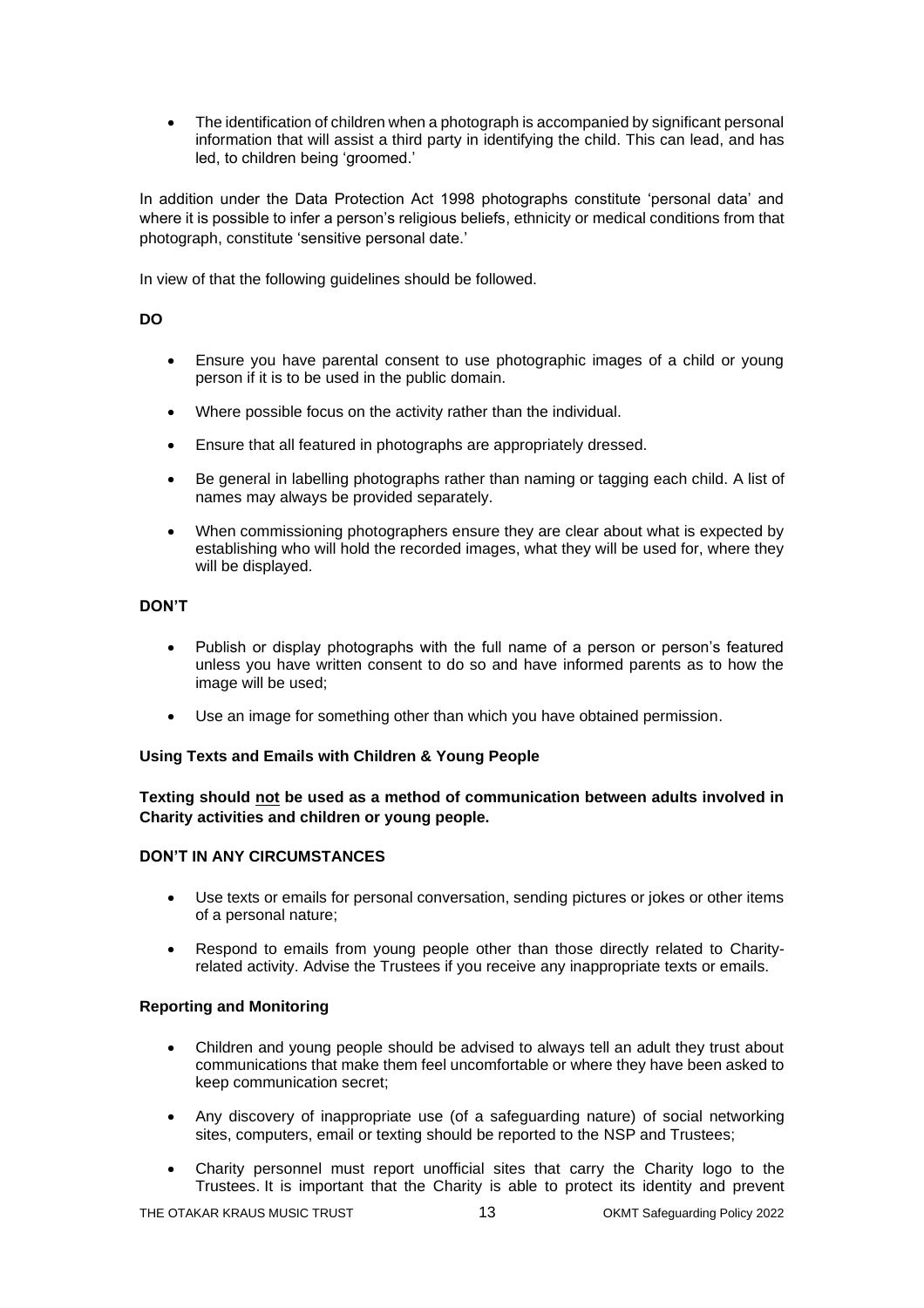unwanted publications. Any misinformation found on a site, such as Wikipedia, should also be reported to the Trustees.

#### **Accidents and Emergencies**

### **Missing Children or Young People**

When there is a concern that a child or young person may be missing, the event leader must arrange an initial search to establish if the child is in the vicinity - this should only be conducted if it is safe to do so and be dependent upon the circumstances.

If an initial search is not the appropriate action or the concern remains the event leader must:

- Ensure the wellbeing of the remaining children; make sure that all are accounted for and properly/adequately supervised;
- Be mindful of the circumstances the time of year; location; weather conditions; time of day (dusk etc.); age and vulnerability of the child. It is important to take prompt action and avoid panic;
- Contact the Police without delay;
- The responsibility for conducting enquiries and a proper search rests with the Police they have the experience, knowledge and resources. Their involvement should be considered at the earliest opportunity as the first hour can be vitally important and a rapid response essential;
- When the Police are contacted ensure that the parent/carers contact details are readily available as it is their responsibility to make contact with the parent/carer. Be prepared to assist with information that will help with the enquiries:
	- o Name, age, description of the child/children;
	- o When and where last seen and by whom?
	- o Any known reason for their absence? Is the absence out of character?
	- o Any known places to be searched, people to be contacted?
	- o Any known medical conditions or medication required?
- Further assistance should only be offered to the Police after any remaining children's welfare has been secured.

### **Accident and Illness**

In order to respond to accident or illness the event leader must ensure:

- Prompt assessment of the illness/injury and appropriate action is taken. First Aid should be given, by qualified personnel if available;
- Relevant staff at the event venue should be informed as soon as possible;
- Parents/carers must be contacted as soon as possible following the incident unless the circumstances require the intervention of the Police.

### **Major Incidents**

Procedures for Major Incidents: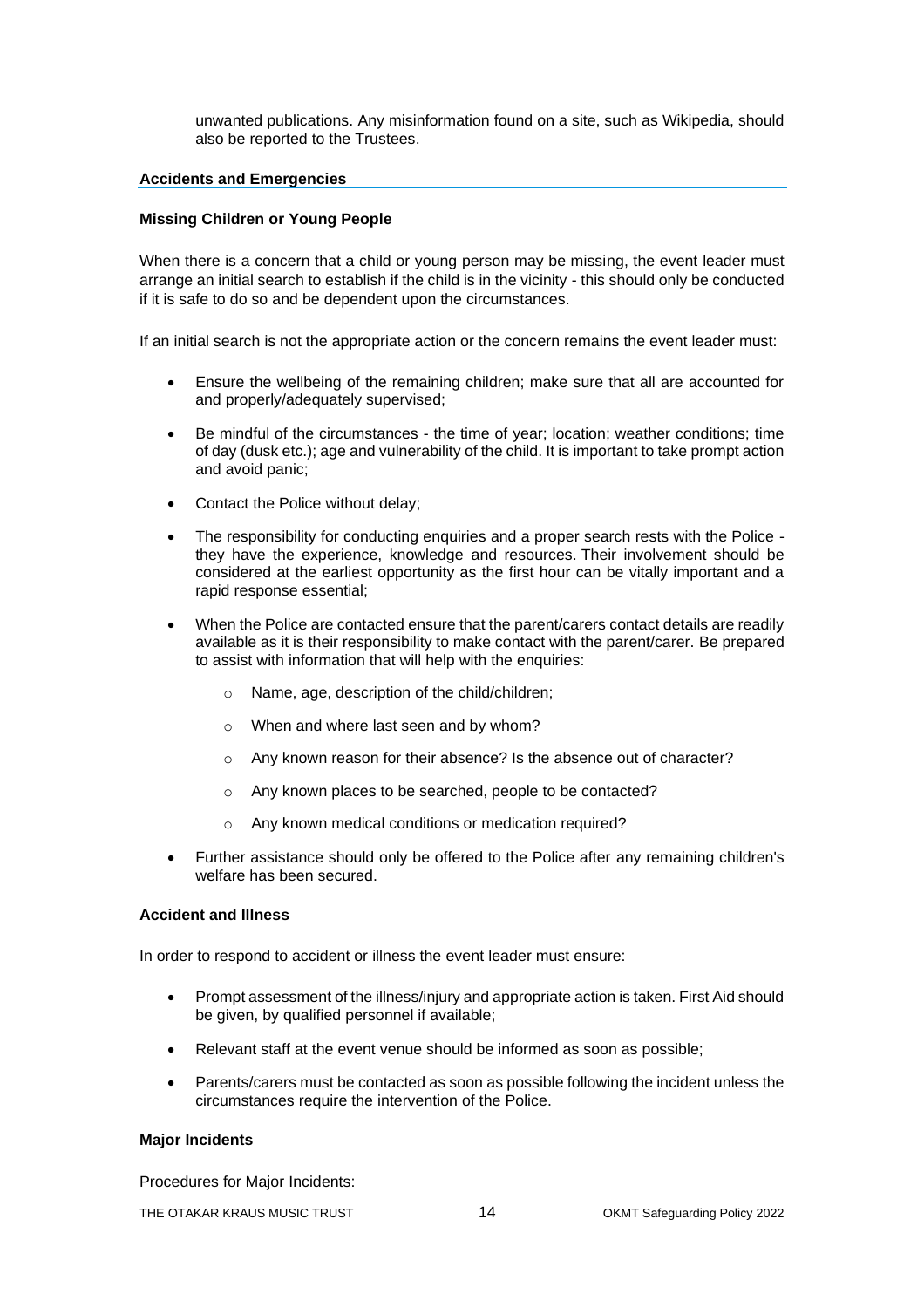- The designated leader's responsibilities are primarily to supervise and manage the children and young people. If safe to do so move the children and adults from the scene to a place of safety;
- As soon as it is safe to do so, contact the appropriate emergency service i.e. Police, Fire or Ambulance by calling 999. Follow the directions of any emergency service personnel;
- Be prepared to give as much detail as possible of the location; nature of the incident; an estimate of the number of casualties (if known); any potential hazards. Be prepared to remain on the phone - you may be a useful link until the emergency service crews arrive;
- Ensure emergency first aid treatment is given by qualified personnel present;
- Take a roll call of all children/young people and leaders present at the time of the incident. Try to locate them only if it is safe to do so. If not, inform the emergency services, when they arrive, of how many people are missing, their descriptions and likely location;
- Depending on the nature and scale of the incident the Police may set up a Casualty Bureau to handle information on casualties and to filter/manage calls from concerned relatives and friends. Be ready to provide any necessary details to the Casualty Bureau;
- It is the responsibility of the Police to inform the parents/carers of any victims. Initially, they will not contact parents /carers of those uninjured or safe. If it is safe to do so and there is access to a telephone, contact parents via the system of liaison between the event and the parents established in the planning of the event. It will be important to take the advice of the emergency services regarding arrangements for collection. Parents may not be able to get to the scene;
- If it is safe and practicable to do so the designated leader or another leader should make efforts to monitor the location of children and young people if they are moved from the scene;
- Notify the NSP and Trustees.

### **Fire Safety**

Procedures for fire safety:

- All leaders must be familiar with the fire regulations and fire-fighting equipment for the event venue;
- Leaders will ensure that all children/young people know where the appropriate fire exits, alarms and assembly points are and are given instructions on what to do if the alarm sounds;
- All leaders must know the whereabouts of the nearest telephone;
- Children/young people must not use fire-fighting equipment;
- In the event of a fire alarm being raised, evacuate the building $(s)$ , move to the appropriate assembly points and take a roll call of those present;
- Contact the Fire Brigade or activate any automatic fire alarms if available. Be prepared to give details of the location; the nature of the incident; number of buildings/people involved and any potential hazards;
- Consider undertaking regular fire drills to ensure that leaders and children become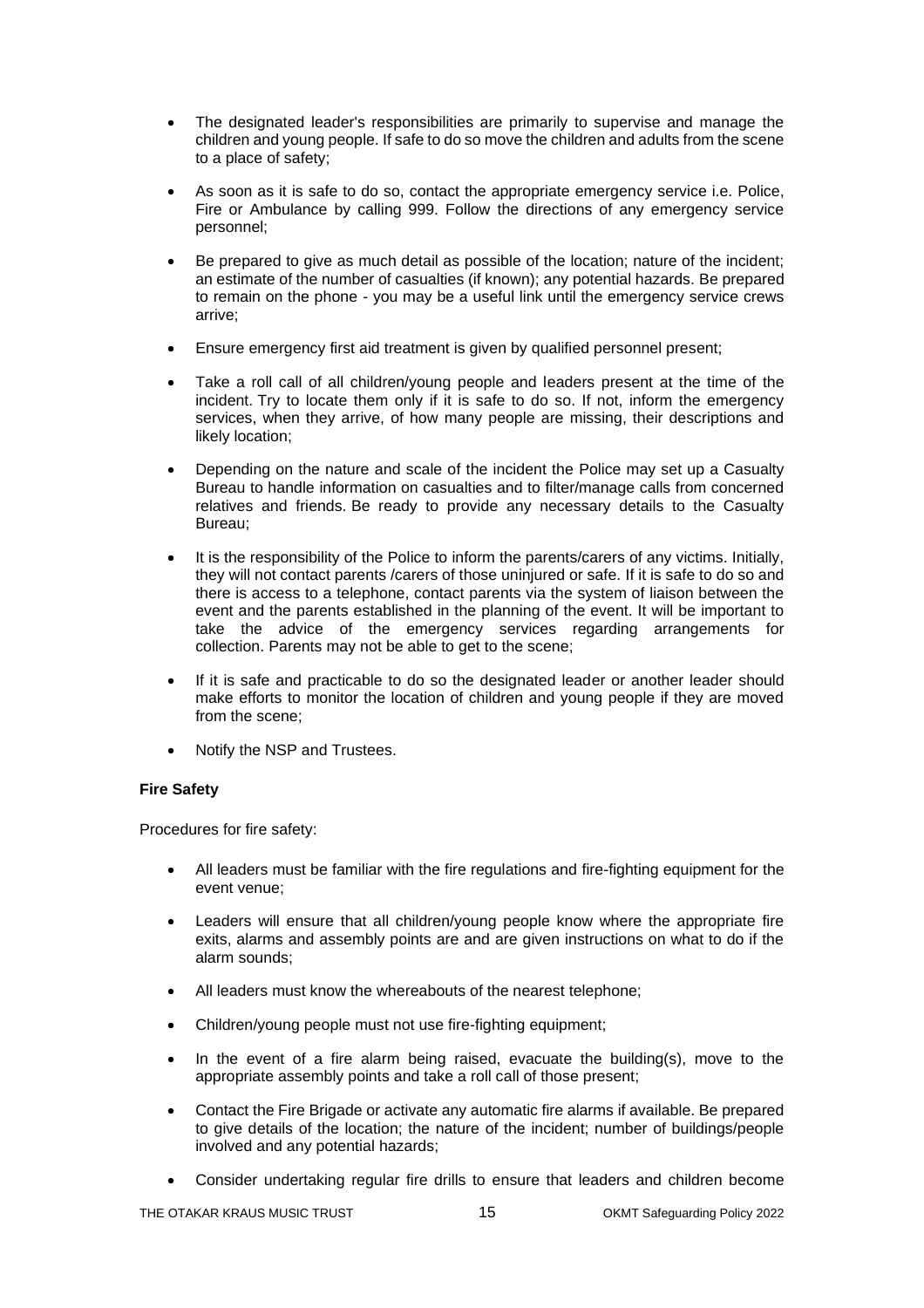familiar with the procedures, the location of the assembly points and any action to be taken.

### **Appendix**

### **Safeguarding Policy during online Music Therapy or Lessons**

- **Therapists should ideally set up a separate account for online sessions**. Keep it separate from your personal online profiles. Make sure you use an appropriate image for your profile picture, and do not share any personal information about yourself e.g. personal telephone number, email accounts, Facebook and other social media links.
- **Agreement in writing** is required from client, parents or carers for music therapy or lessons online.
- **Parents/Carers must receive of copy of the online music session guidance** and confirm in writing they have read it.
- **It is essential that a parent or carer is present if you are working remotely with a child**. When you are communicating with parents/carers about setting up Zoom or other platforms, please request that 'it is important that a parent is present during the Online Music sessions. This is a safeguarding requirement and with the support of the parent present, this will also help aid the Music Therapy session.
- **Client safety must be maintained** as part of online and phone sessions. Therapists running online or phone sessions must take steps to ensure a professional background is presented: a quiet, neutral space with no disturbances while sessions are taking place. No people or pets should be in the background. In addition, for online sessions, there should be no personal pictures or other objects in the background that would give a "home-like" feel.
- **Be business-like when giving lessons**: always present yourself as professionally as you would if you were giving a face-to-face lesson, in dress and in manner: remember that while social media applications can encourage informality, you need to observe your usual high professional standards at times.
- **Set standards for your pupils and their parents or carers**: pupils, parents or carers and any household members who may come into view on screen are expected to dress and behave appropriately. If there is inappropriate attire, you should explain that you are going to terminate the lesson and give the reason for doing so. The lesson can resume when the pupil is suitably attired. You should also explain that you will suspend a lesson if any of the provisions of your policy are not complied with.
- **You should also state that pupils should not send any material** to you during the sessions. Only parents of the children you teach are permitted to send anything to you, and it must strictly related or connected to the provision of music sessions.
- **Test your set-up before you go live:** are the camera and microphone working properly? Is the camera in the correct position for optimum teaching? Make sure you are working against a neutral background.
- **You must continue to be mindful of GDPR compliance**. Link to our policy here:

<https://www.okmtrust.org.uk/privacy-policy/>

If during an online Music therapy session, there is a safeguarding concern observed by the Music therapist, then the Nominated Safeguarding Person will be notified and normal safeguarding procedures will apply. See pages 1-3 of this policy,